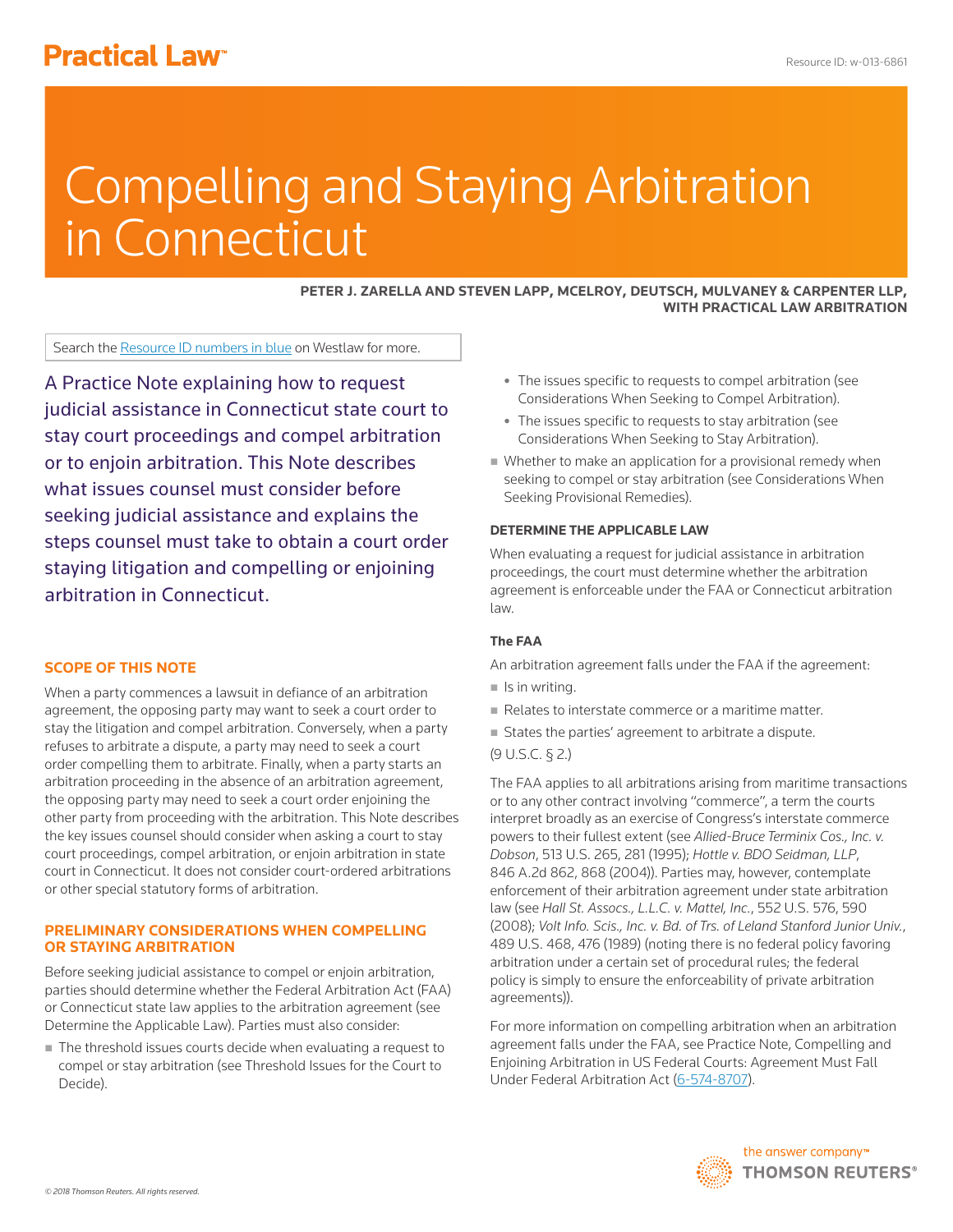#### **Connecticut State Law**

Connecticut public policy strongly favors the arbitration of disputes (see *Nussbaum v. Kimberly Timbers, Ltd.*, 856 A.2d 364, 368 (Conn. 2004)). Chapter 909 of the Connecticut General Statutes codifies Connecticut's general arbitration law (Conn. Gen. Stat. Ann. §§ 52-408 to 52-424). Unless the FAA preempts it (see Intersection of the FAA and Connecticut Law), the statute applies to any written agreement to arbitrate, including:

- An arbitration provision in a contract requiring the parties to arbitrate future disputes (Conn. Gen. Stat. Ann. § 52-408).
- An agreement to submit a pending court action to arbitration (Conn. Gen. Stat. Ann. § 52-424).

Other Connecticut statutes provide for:

- The arbitration of labor disputes (Conn. Gen. Stat. Ann. §§ 31-91 to 31-100 and 31-112 to 31-118).
- Judicial referrals to arbitration (Conn. Gen. Stat. Ann. § 52-235f; see also Conn. Gen. Stat. Ann. § 52-549u to 52-549aa).

This Note does not discuss labor arbitration or judicial referrals.

In early 2018, the Connecticut House Judiciary Committee considered HB 5258, a bill to adopt the Revised Uniform Arbitration Act (RUAA). To date the legislature has not voted to approve the bill.

For information about the RUAA and a list of the states that have adopted it, see Practice Note, Revised Uniform Arbitration Act: Overview (w-004-5167).

# **INTERSECTION OF THE FAA AND CONNECTICUT LAW**

Because the Connecticut arbitration law largely mirrors the FAA, Connecticut courts often consult FAA cases for guidance on construing the state's arbitration statutes (see *Nussbaum*, 856 A.2d at 369 n.6; *Ungerland v. Morgan Stanley & Co., Inc.*, 35 A.3d 1095, 1101-02 (Conn. Super. Ct. 2010)).

The FAA preempts Connecticut arbitration laws that stand as an obstacle to the Congressional intent that courts enforce arbitration agreements (see *Volt Info. Scis v. Bd. of Tr. of Leland Stanford Junior Univ.*, 489 U.S. 468, 476-77 (1989); *Levine v. Advest, Inc.*, 714 A.2d 649, 657 (Conn. 1998)). If both the FAA and state law govern an arbitration agreement, for example because the parties' arbitration agreement contains a Connecticut choice of law provision but also relates to interstate commerce, state and federal courts in Connecticut apply the FAA to the extent state law is inconsistent with the federal policy favoring arbitration (see *Volt Info. Scis.*, 489 U.S. at 476-77 (1989); *Hottle v. BDO Seidman, LLP*, 846 A.2d 862, 868-69 (Conn. 2004); *Levine*, 714 A.2d at 657).

Even where the FAA applies to the parties' arbitration agreement, the FAA does not supersede Connecticut procedural law in Connecticut courts (see *Hartford Steam Boiler Inspection & Ins. Co. v. Underwriters at Lloyd's & Cos. Collective*, 857 A.2d 893, 905-06 (Conn. 2004)). Therefore, the Connecticut courts apply Connecticut's procedural arbitration laws in arbitration-related cases (see *Ungerland*, 35 A.3d at 1102).

If an agreement falls under the FAA, Connecticut state courts apply the federal standard for arbitrability when determining whether to compel or stay arbitration, rather than evaluating these threshold

questions under Connecticut state law (see *Southland Corp. v. Keating*, 465 U.S. 1, 12-13 (1984); see also Practice Note, Compelling and Enjoining Arbitration in US Federal Courts: Arbitrability) (6-574-8707).

# **THRESHOLD ISSUES FOR THE COURT TO DECIDE**

Under Connecticut arbitration law, the language of the contract determines whether an arbitrator or the court determines issues of arbitrability (see *White v. Kampner*, 641 A.2d 1381, 1385 n. 10 (Conn. 1994); *East Hartford v. East Hartford Municipal Employees Union, Inc.*, 539 A.2d 125, 131-32 (Conn. 1988)). Unless parties clearly and unmistakably delegate arbitrability issues to the arbitrator (see Issues for the Arbitrator to Decide), courts presume the parties intended the court to determine these issues (see *City of New Britain v. AFSCME, Council 4, Local 1186*, 43 A.3d 143, 150-51 (Conn. 2012); *First Options of Chicago, Inc. v. Kaplan*, 514 U.S. 938, 944-45 (1995)). The threshold arbitrability issues include determining whether:

- There is valid arbitration agreement (see Valid Arbitration Agreement).
- The scope of the agreement covers the parties' dispute (see Scope of Arbitration Agreement).

(See *Rent-A-Center, W., Inc. v. Jackson*, 561 U.S. 63, 68-70 (2010); *Middlesex Mut. Assurance Co. v. Clinton*, 662 A.2d 1319, 1325 (Conn. App. Ct. 1995).)

The court may also decide whether any party waived its right to arbitrate, unless the parties clearly and unmistakably agree the arbitrator decides this issue (see *Mattie & O'Brien Contracting Co. v. Rizzo Constr. Pool Co.*, 17 A.3d 1083, 1087 (Conn. App. Ct. 2011); see Waiver).

A party may raise issues of arbitrability as a basis for the application to compel or stay arbitration or as a defense in an opposition to an application. Once the court rules that a dispute is arbitrable or that the issue of arbitrability is for the arbitrator, all remaining questions in the dispute are for the arbitrator to decide (see *Buckeye Check Cashing, Inc. v. Cardegna*, 546 U.S. 440, 444-46 (2006)).

#### **VALID ARBITRATION AGREEMENT**

The court determines the validity of the parties' arbitration clause, while the arbitrator decides the validity of the contract containing it (see *Buckeye Check Cashing*, 546 U.S. at 449; *C.R. Klewin N, LLC v. City of Bridgeport*, 919 A.2d 1002, 1010 (Conn. 2007); *Nussbaum v. Kimberly Timbers, Ltd.*, 856 A.2d 364, 369 (Conn. 2004)).

Connecticut courts apply traditional state law contract principles to determine the existence and validity of an arbitration agreement. Under Connecticut law, a valid contract requires:

- A voluntary offer.
- **Voluntary acceptance.**
- Support by mutual consideration.

(See *Stewart v. Cendant Mobility Servs. Corp.*, 837 A.2d 736, 742 (Conn. 2003); *Geary v. Wentworth Labs., Inc.*, 760 A.2d 969, 972-93 (Conn. App. Ct. 2000).)

In applying general principles of Connecticut contract law, the court also rules on contract defenses that may invalidate an arbitration agreement, including: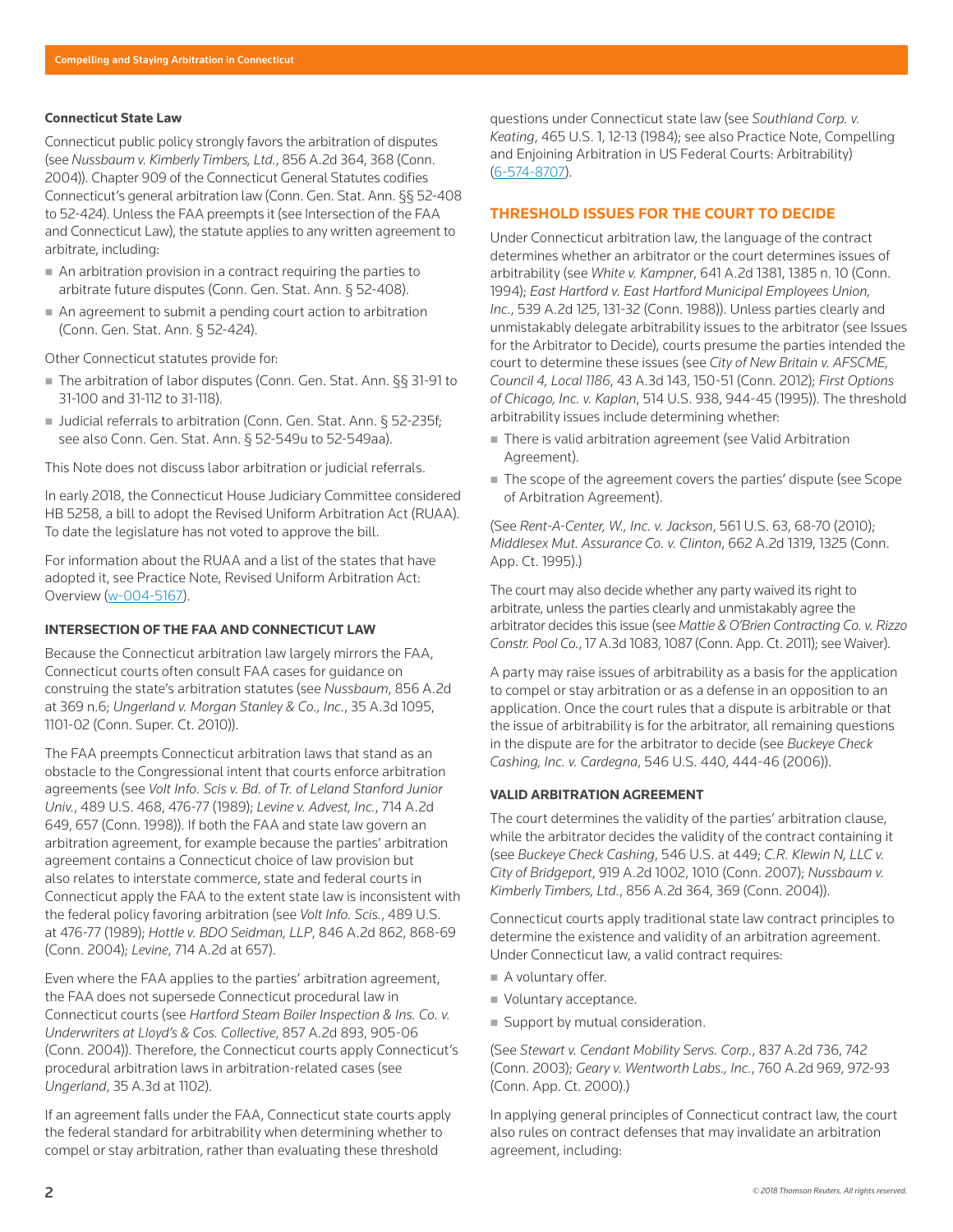- $F$ Fraud.
- **Duress.**
- **Unconscionability.**

(See *Hottle*, 846 A.2d at 869-70; see also *Doctor's Assocs., Inc. v. Casarotto*, 517 U.S. 681, 686-87 (1996).)

A party may also challenge the enforcement of an arbitration clause in a contract on the grounds that it violates Connecticut public policy. A Connecticut court may void any contract that violates public policy (see *Hanks v. Powder Ridge Rest. Corp.*, 885 A.2d 734, 742 (Conn. 2005)). Therefore, the court may invalidate and refuse to enforce an arbitration agreement that violates public policy, such as an arbitration provision that is unconscionable (see *Van Voorhies v. Land/Home Fin. Servs.*, 2010 WL 3961297, at \*7 (Conn. Super. Ct. Sep. 3, 2010); see generally *C.R. Klewin*, 919 A.2d at 1029 n. 34).

# **SCOPE OF ARBITRATION AGREEMENT**

The Connecticut arbitration statute requires the court to determine if the parties' dispute is covered by their arbitration agreement (Conn. Gen. Stat. Ann. § 52-409). The court makes this determination unless the parties clearly and unmistakably agree the arbitrator decides the issue (see *White*, 641 A.2d at 1385; *Welch Grp., Inc.*, 576 A.2d at 155; see Issues for the Arbitrator to Decide).

Connecticut courts apply the US Supreme Court's "positive assurance" test to determine the scope of the arbitration clause and order arbitration of a dispute if there is no reading of the parties' arbitration agreement that covers the dispute (see *United Steelworkers of Am. v. Warrior & Gulf Navigation Co.*, 363 U.S. 574, 582-83 (1960); *State v. Phillip Morris, Inc.*, 905 A.2d 42, 48 n.10 (Conn. 2006)). The parties' intentions regarding the scope of the arbitration clause is a matter of law for the court to decide if the contract language is clear and definitive (see *Levine*, 714 A.2d at 746-47; *Phillip Morris*, 905 A.2d at 48-49).

# **WAIVER**

The court may decide the threshold question of whether a party waived the right to arbitration, unless the parties clearly and unmistakably agree the arbitrator decides the issue (see *AFSCME, Council 4, Local 704 v. Dep't of Pub. Health*, 866 A.2d 582, 585 (Conn. 2005)).

Under Connecticut law, waiver is the intentional relinquishment of a known right (see *Advest, Inc. v. Wachtel*, 668 A.2d 367, 372 (Conn. 1995)). A court may find waiver of the right to arbitrate where:

- The party seeking arbitration:
	- delays in asserting the right to arbitrate; or
	- engages in litigation conduct, including discovery and motion practice.
- The party asserting waiver suffers prejudice because of the waiving party's conduct.

(See *MSO, LLC v. DeSimone*, 94 A.3d 1189, 1197-98 & n.14 (Conn. 2014); see also *Mattie & O'Brien Contracting Co. v. Rizzo Const. Pool Co.*, 17 A.3d 1083, 1087 (Conn. App. Ct. 2011).)

# **ISSUES FOR THE ARBITRATOR TO DECIDE**

Although the court presumptively decides issues of arbitrability (see Threshold Issues for the Court to Decide), the arbitrator decides these issues if the parties' arbitration agreement clearly and unmistakably evidences their agreement to submit these issues to the arbitrator (see *City of New Britain*, 43 A.3d at 150-51; *First Options of Chicago*, 514 U.S. at 944-45).

The parties may clearly and unmistakably delegate substantive arbitrability issues to the arbitrator by:

- Including broad language in their arbitration agreement providing that the arbitrator resolves "any" or "all" disputes (see *Emcon Corp. v. Pegnataro*, 562 A.2d 521, 523-24 (Conn. 1989); *Gary Excavating, Inc. v. Town of N. Haven*, 318 A.2d 84, 86 (Conn. 1972)).
- $\blacksquare$  Incorporating in their agreement arbitration rules that empower the arbitrator to determine arbitrability, such as the rules of the American Arbitration Association (see *Contec Corp. v. Remote Solution, Co., Ltd.*, 398 F.3d 205, 208 (2d Cir. 2005); *Considine v. Brookdale Senior Living, Inc.*, 124 F. Supp. 3d 83, 90-91 (D. Conn. 2015)).

The arbitrator also decides challenges to the parties' contract as a whole, as distinct from the contract's arbitration clause, such as:

- Termination.
- **Modification.**
- **Enforceability.**

(See *ACE Capital Re Overseas Ltd. v. Cent. United Life Ins. Co.*, 307 F.3d 24, 34 (2d Cir. 2002); *Nussbaum*, 856 A.2d at 369.)

For more information on who decides arbitrability issues, see Practice Note, Arbitrability Issues in US Arbitration: Determination by a Court or Arbitrator (w-005-0556).

# **CONSIDERATIONS WHEN PREPARING TO COMPEL OR STAY ARBITRATION**

Before seeking to compel or stay arbitration in Connecticut state court, counsel should consider several factors.

# **CONSIDERATIONS WHEN SEEKING TO COMPEL ARBITRATION**

A party may ask the court to compel arbitration when the opposing party commences a lawsuit or otherwise expresses the intention to avoid arbitration of a dispute (Conn. Gen. Stat. Ann. § 52-410). If there is no court action already pending between the parties, the party seeking an order compelling arbitration makes an application to the superior court by serving and filing a writ of summons and complaint (Conn. Gen. Stat. Ann. § 52-410(a)).

If there is a court action pending between the parties, for example, because the other party filed a lawsuit over claims subject to arbitration, the party seeking an order compelling arbitration files a motion in that action to stay the court proceedings pending arbitration of the dispute. The movant attaches the agreement and affirmatively states its readiness and willingness to proceed with the arbitration. (Conn. Gen. Stat. Ann. § 52-409.)

#### **CONSIDERATIONS WHEN SEEKING TO STAY ARBITRATION**

The Connecticut arbitration statute contains no specific provision for stopping a party from proceeding with an arbitration. A party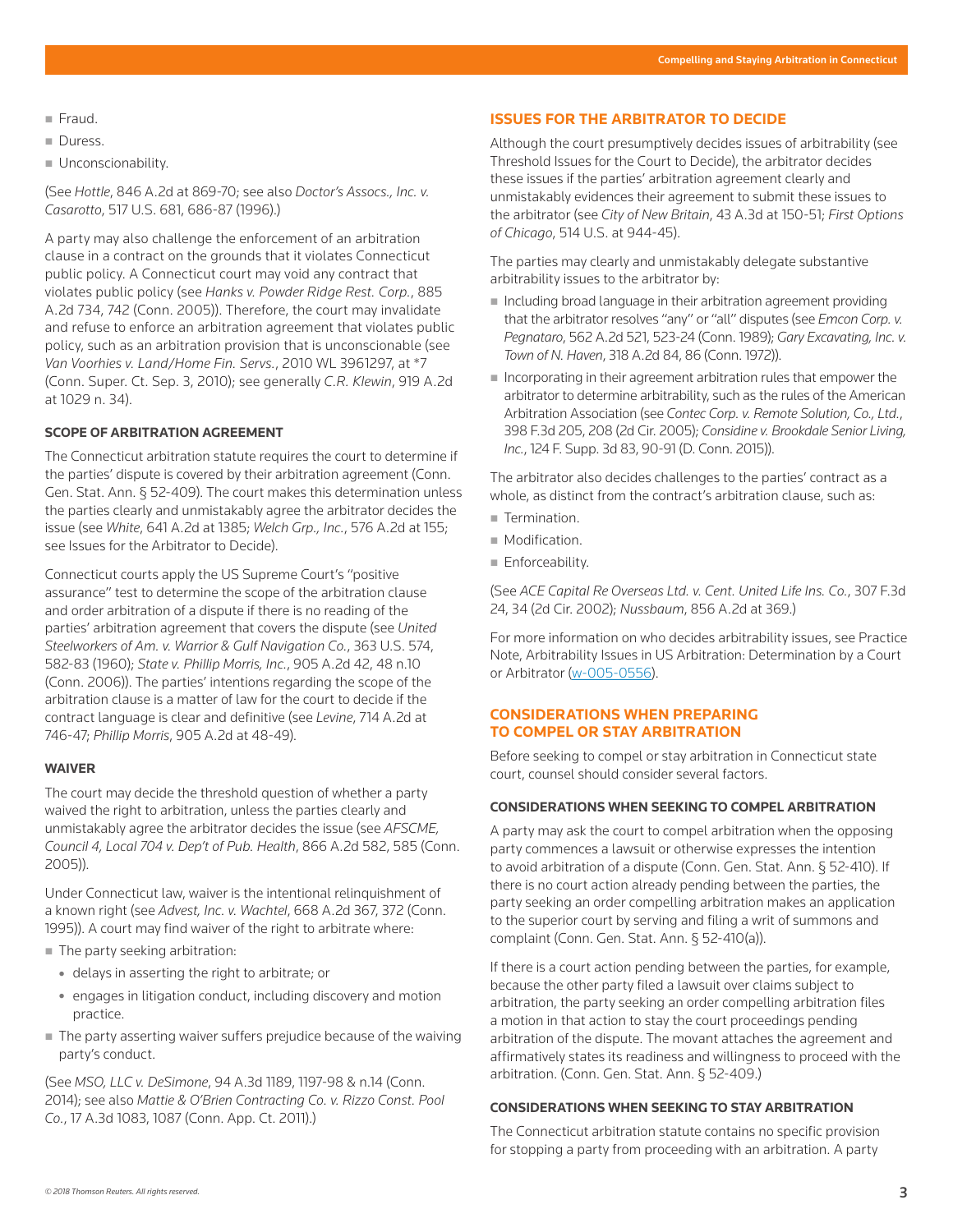that believes a pending arbitration should not proceed may seek an injunction enjoining the arbitration (see generally *Policemen's & Firemen's Ret. Bd. v. Sullivan*, 376 A.2d 399, 405 (Conn. 1977)).

A party seeking injunctive relief in Connecticut has the burden of alleging and proving irreparable harm and lack of an adequate remedy at law (see *Town of Berlin v. Nobel Ins. Co.*, 758 A.2d 436, 440 (Conn. App. Ct. 2000)). A party may satisfy these elements by demonstrating there is no valid arbitration agreement covering the dispute, because absent an injunction the party would be subject to the unauthorized acts of an arbitrator (see *Sullivan*, 376 A.3d at 405).

#### **CONSIDERATIONS WHEN SEEKING PROVISIONAL REMEDIES**

Under the Connecticut arbitration statute, a party may seek an order *pendente lite* from the court any time before the arbitrator issues the award (Conn. Gen. Stat. Ann. § 52-422). The moving party must show that it needs the order to protect that party's rights pending the arbitrator's award and secure the opposing party's satisfaction of the award (Conn. Gen. Stat. Ann. § 52-422; see *Lyons Hollis Assocs., Inc. v. New Tech. Partners, Inc.*, 278 F. Supp. 2d 236, 245 (D. Conn. 2003)).

Both state and federal courts in Connecticut may provide provisional relief under the Connecticut arbitration statute, such as:

- A preliminary injunction (see *New England Pipe Corp. v. Ne. Corridor Found.*, 857 A.2d 348, 353 (Conn. 2004)).
- An attachment (see *Lyons Hollis*, 278 F. Supp. 2d at 245).
- An order directing a party to disclose assets (see *Insurity, Inc. v. Mut. Grp., Ltd.*, 260 F. Supp. 2d 486, 491 (D. Conn. 2003)).

The Connecticut arbitration statute's provision for an order *pendente lite* supplements the general statute on prejudgment relief in civil actions, which requires the applicant to show probable cause that it is likely to receive a judgment in the requested amount (Conn. Gen. Stat. Ann. § 52-278c). Under the arbitration statute, a party seeking an order pendente lite must also show that, unless the court grants the requested provisional relief, it may irretrievably lose its rights (see *Stack v. Hartford Distrib., Inc.*, 2017 WL 3176028, at \*1-2 (Conn. Super. Ct. June 20, 2017); *New England Pipe*, 857 A.2d at 352-54).

#### **ADDITIONAL PROCEDURAL CONSIDERATIONS**

Before commencing a litigation related to an arbitrable dispute in a Connecticut court, counsel should also consider other factors that may affect the contents of the request for judicial assistance, the manner in which to bring it, and the likelihood of obtaining the desired relief. These factors include:

- Whether the court has subject matter jurisdiction over the case and a basis to exercise personal jurisdiction over the other party (see Court Jurisdiction).
- The proper venue in which to bring the request (see Venue).
- Whether to seek discovery (see Discovery When Seeking to Compel or Stay Arbitration).

#### **Court Jurisdiction**

The Connecticut arbitration statute vests the Superior Court with subject matter jurisdiction to consider an application:

- To compel arbitration (Conn. Gen. Stat. Ann. § 52-410(a)).
- For an order pendente lite (Conn. Gen. Stat. Ann. § 52-422).

Proper bases of personal jurisdiction over non-residents in Connecticut include:

- General jurisdiction, which applies when the non-resident's extensive business in Connecticut subjects the party to the jurisdiction of the state's courts for any purpose.
- Specific jurisdiction, which applies when the non-resident's minimal contacts in Connecticut give rise to the claim.

(See *Thomason v. Chem. Bank*, 661 A.2d 595, 599-600 (Conn. 1995).)

#### **Venue**

A party seeking an order compelling arbitration in Connecticut state court files an application in the Connecticut Superior Court, which is Connecticut's trial court of general jurisdiction (Conn. Gen. Stat. Ann. §§ 52-417 and 51-164s). The applicant files the application in the judicial district where either:

- One of the parties resides.
- Land that is the subject of the dispute is located.
- (Conn. Gen. Stat. Ann. § 52-410(a).)

If the court is not in session, the party may make the application to any judge of the Superior Court for the appropriate judicial district (Conn. Gen. Stat. Ann. § 52-410(a)).

#### **Discovery When Seeking to Compel or Stay Arbitration**

The Connecticut statutes and court rules are silent on the availability of discovery pending an application to stay or compel arbitration. The Connecticut Appellate Court has held, however, that an action to compel arbitration under the Connecticut arbitration statutes is not a civil action for purposes of discovery, and that the parties may not conduct discovery before the court adjudicates the plaintiff's claim (see *Bobbin v. Sail the Sounds, LLC*, 107 A.3d 414, 418-19 (Conn. App. Ct. 2014); *Fishman v. Middlesex Mut. Assurance Co.*, 494 A.2d 606, 613-14 (Conn. App. Ct. 1985)).

Although not directly addressed in the FAA or federal court rules, a party moving to compel arbitration under the FAA may be permitted to conduct limited discovery on the gateway issues the court decides when considering a motion to compel arbitration (see *Hudson v. Babilonia*, 2015 WL 1780879, at \*1 (D. Conn. Apr. 20, 2015)). A party considering whether to seek discovery regarding an application to compel arbitration should refrain from requesting discovery about issues other than arbitrability or risk waiving its right to arbitrate (see Waiver).

# **APPLICATION TO COMPEL OR STAY ARBITRATION**

Under the Connecticut arbitration statute, a party files and serves a writ of summons and complaint to ask a Connecticut state court to compel or stay arbitration (Conn. Gen. Stat. Ann. § 52-410). If there is a lawsuit between the parties already pending, for example because the other party started a lawsuit over the parties' dispute, the party seeking arbitration files a motion in that action to:

- Stay the court action.
- Compel arbitration.
- (Conn. Gen. Stat. Ann. § 52-409.)

The Connecticut arbitration statute does not provide for a stay of arbitration. Parties seeking to stay arbitration should: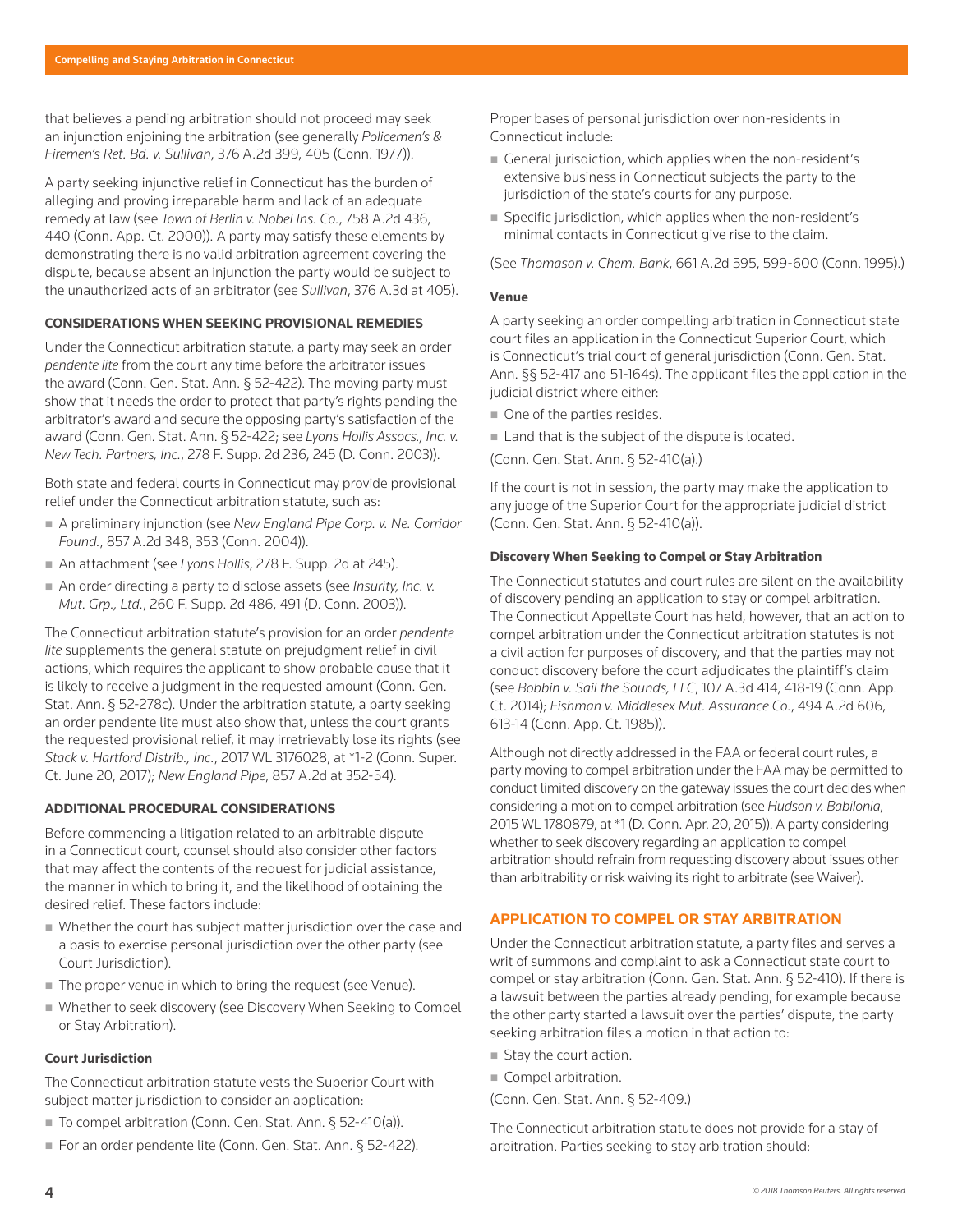- Start a civil action in the Superior Court over the arbitrable dispute.
- Move in that civil action for an injunction to enjoin the arbitration.

(See generally *Policemen's & Firemen's Retirement Board*, 376 A.2d at 405.)

When bringing an application to compel or stay arbitration, counsel should be familiar with:

- The procedural and formatting rules relevant to case-initiating documents (see Procedural and Formatting Rules for Application).
- The documents necessary to bring the application to compel or stay arbitration (see Documents Required for Application).
- $\blacksquare$  How to file and serve the documents (see Filing the Application and Serving the Application).

# **PROCEDURAL AND FORMATTING RULES FOR APPLICATION**

Counsel should be familiar with applicable procedure and formatting rules for serving and filing process, including initial pleadings, in the Connecticut Superior Court. Counsel also should check the Connecticut Judicial Branch website for additional information and guidance on the Superior Court's procedural and formatting rules.

#### **Procedural Rules**

Connecticut's procedural rules governing a request to compel or stay arbitration include:

- The Connecticut arbitration statutes (Conn. Gen. Stat. Ann. §§ 52-408 to 52-424).
- The Connecticut General Statutes governing the commencement of civil actions (Conn. Gen. Stat. Ann. §§ 52-45a to 52-72).
- The Connecticut General Statutes governing actions for injunctive relief generally (Conn. Gen. Stat. Ann. §§ 52-471 to 52-479).
- The Rules of the Superior Court (Connecticut Practice Book), especially:
	- $\bullet$  Sections 8-1 to 8-12 (commencing an action);
	- Sections 10-1- to 10-79 (pleadings);
	- Sections 11-1 to 11-12 (motions generally); and
	- Sections 11-13 to 11-19 (short calendar).

A party intending to start a proceeding to compel arbitration may download a Form JD-CV-1 (summons form for civil cases) from the Connecticut Judicial Branch website.

The Connecticut arbitration statute requires an expedited proceeding for an application to compel arbitration. The other party has only five days to answer the complaint (Conn. Gen. Stat. Ann. § 52-410(b)). The judge has the discretion to grant oral argument (Connecticut Practice Book § 11-18(a)).

#### **Formatting Rules**

Chapter 4 of the Connecticut Practice Book sets out the technical formatting requirements for initial and responsive pleadings, motions, and objections in the Connecticut Superior Court. Whether the party files hard copy papers or e-files the papers (see Electronic Filing), the papers generally must:

Be printed or typewritten double spaced, on one side of the 8-1/2 by 11-inch paper.

- Have a caption.
- Not have a back or cover page.
- Contain a page number on each page other than the first page.
- Leave a two-inch space at the bottom of the first page for the clerk to note receipt or the date and time of filing.
- Contain the signature of either:
	- counsel for a party; or
	- a self-represented party.
- $\blacksquare$  Have the signer's name typed under the signature.

(Connecticut Practice Book §§ 4-1 and 4-2.)

If a party files documents in paper format, as opposed to electronically, the party must punch the papers with two holes centered at the top, 7/16-inch from the top and 2-12/16-inches apart (Connecticut Practice Book § 4-1(b)). Counsel should also comply with any additional requirements the assigned judge imposes in a judicial notice issued after the action commences.

#### **DOCUMENTS REQUIRED FOR THE APPLICATION**

The party seeking to compel arbitration serves and files a writ of summons and complaint (Conn. Gen. Stat. Ann. § 52-410(a)). The complaint to compel arbitration is a short, simple document. The statute suggests a two-paragraph pleading that:

- Attaches and alleges the parties have a written arbitration agreement.
- States the defendant is refusing to arbitrate and the plaintiff is ready, willing, and able to proceed with arbitration.

(Conn. Gen. Stat. Ann. § 52-410(b).)

The party seeking to stay arbitration should:

- Start a civil action over the dispute.
- Make a motion in that action to enjoin the arbitration.

(See generally *Policemen's & Firemen's Retirement Board*, 376 A.2d at 405.)

If the movant submits a brief with the motion, the brief may not exceed 35 pages without the court's permission (Connecticut Practice Book § 4-6(a)).

# **FILING THE APPLICATION Electronic Filing**

All attorneys and self-represented parties must register for e-filing access, unless the court approves a Request for Exclusion from Electronic Services Requirements (JD-CL-92). When an attorney e-files a document, the entry of the attorney's individual juris number in the e-filing system constitutes the attorney's signature (E-Services Procedures and Technical Standards, I.E.1.a).

If there is no lawsuit pending between the parties, the party seeking to compel arbitration may file the complaint electronically if either:

- The filer has a juris number.
- The filer is a self-represented party enrolled to use E-Services.

The judicial branch provides an online tutorial on commencing an action electronically.